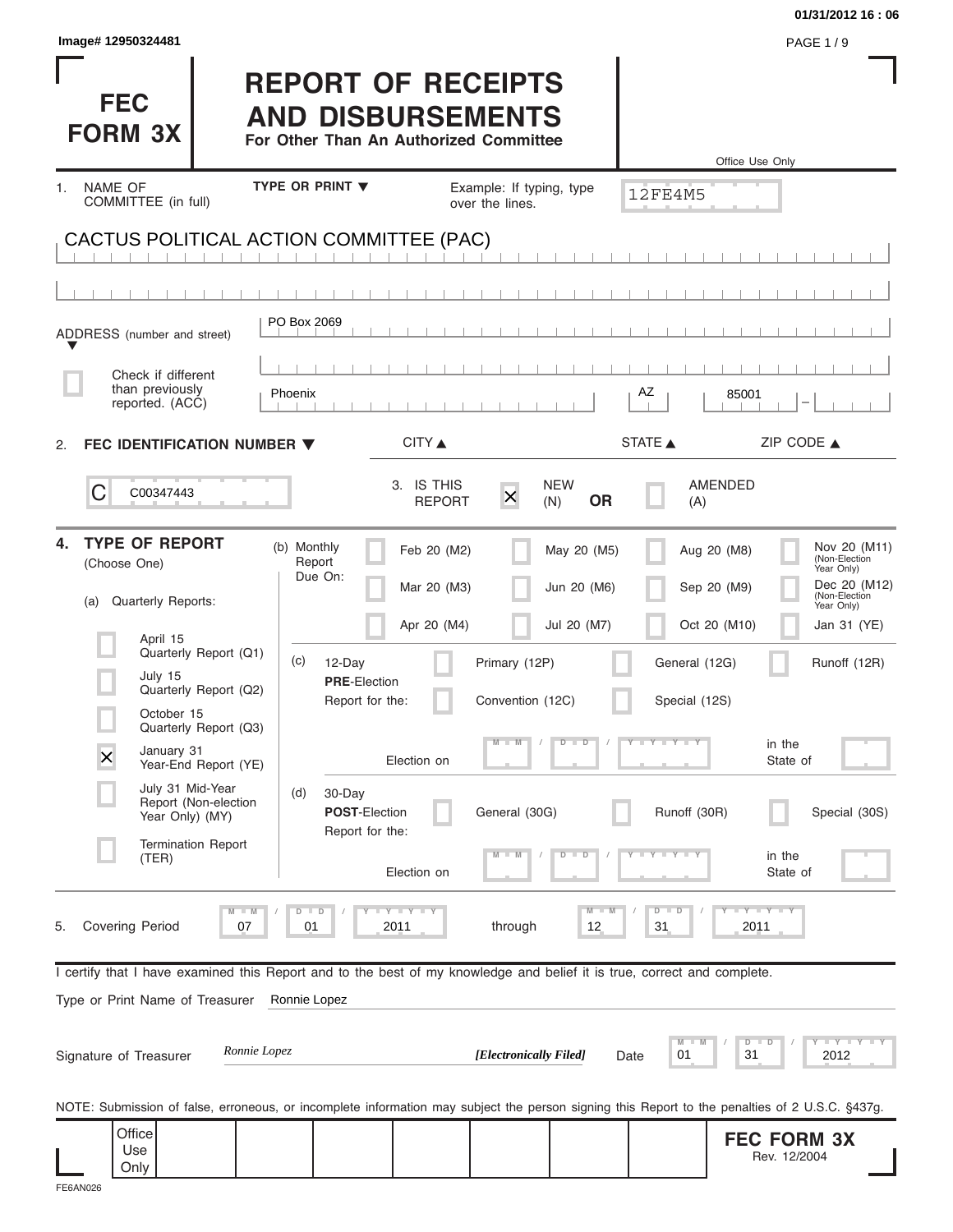|    | FEC Form 3X (Rev. 02/2003)                                                                            | <b>SUMMARY PAGE</b><br>OF RECEIPTS AND DISBURSEMENTS | Page 2                                          |
|----|-------------------------------------------------------------------------------------------------------|------------------------------------------------------|-------------------------------------------------|
|    | Write or Type Committee Name<br>CACTUS POLITICAL ACTION COMMITTEE (PAC)                               |                                                      |                                                 |
|    |                                                                                                       |                                                      |                                                 |
|    | Report Covering the Period:<br>From:                                                                  | Ÿ<br>τ<br>D<br>D<br>07<br>01<br>2011                 | т<br>Б<br>т<br>ŤD<br>To:<br>12<br>31<br>2011    |
|    |                                                                                                       | <b>COLUMN A</b><br><b>This Period</b>                | <b>COLUMN B</b><br><b>Calendar Year-to-Date</b> |
| 6. | Cash on Hand<br>(a)<br>$-Y - Y - Y$<br>January 1,<br>2011                                             |                                                      | 20865.97                                        |
|    | Cash on Hand at<br>(b)<br>Beginning of Reporting Period                                               | 18586.03                                             |                                                 |
|    | Total Receipts (from Line 19)<br>(c)                                                                  | 5004.30                                              | 5009.37                                         |
|    | Subtotal (add Lines 6(b) and<br>(d)<br>6(c) for Column A and Lines<br>$6(a)$ and $6(c)$ for Column B) | 23590.33                                             | 25875.34                                        |
| 7. | Total Disbursements (from Line 31)                                                                    | 6832.00                                              | 9117.01                                         |
| 8. | Cash on Hand at Close of<br><b>Reporting Period</b><br>(subtract Line $7$ from Line $6(d)$ )          | 16758.33                                             | 16758.33                                        |
| 9. | Debts and Obligations Owed TO<br>the Committee (Itemize all on<br>Schedule C and/or Schedule D)       | 0.00                                                 |                                                 |
|    | 10. Debts and Obligations Owed BY<br>the Committee (Itemize all on<br>Schedule C and/or Schedule D)   | 0.00                                                 |                                                 |

This committee has qualified as a multicandidate committee. (see FEC FORM 1M)

### **For further information contact:**

 $S$  S  $S$  S  $S$  S  $S$  S  $S$ 

Federal Election Commission 999 E Street, NW Washington, DC 20463

Toll Free 800-424-9530 Local 202-694-1100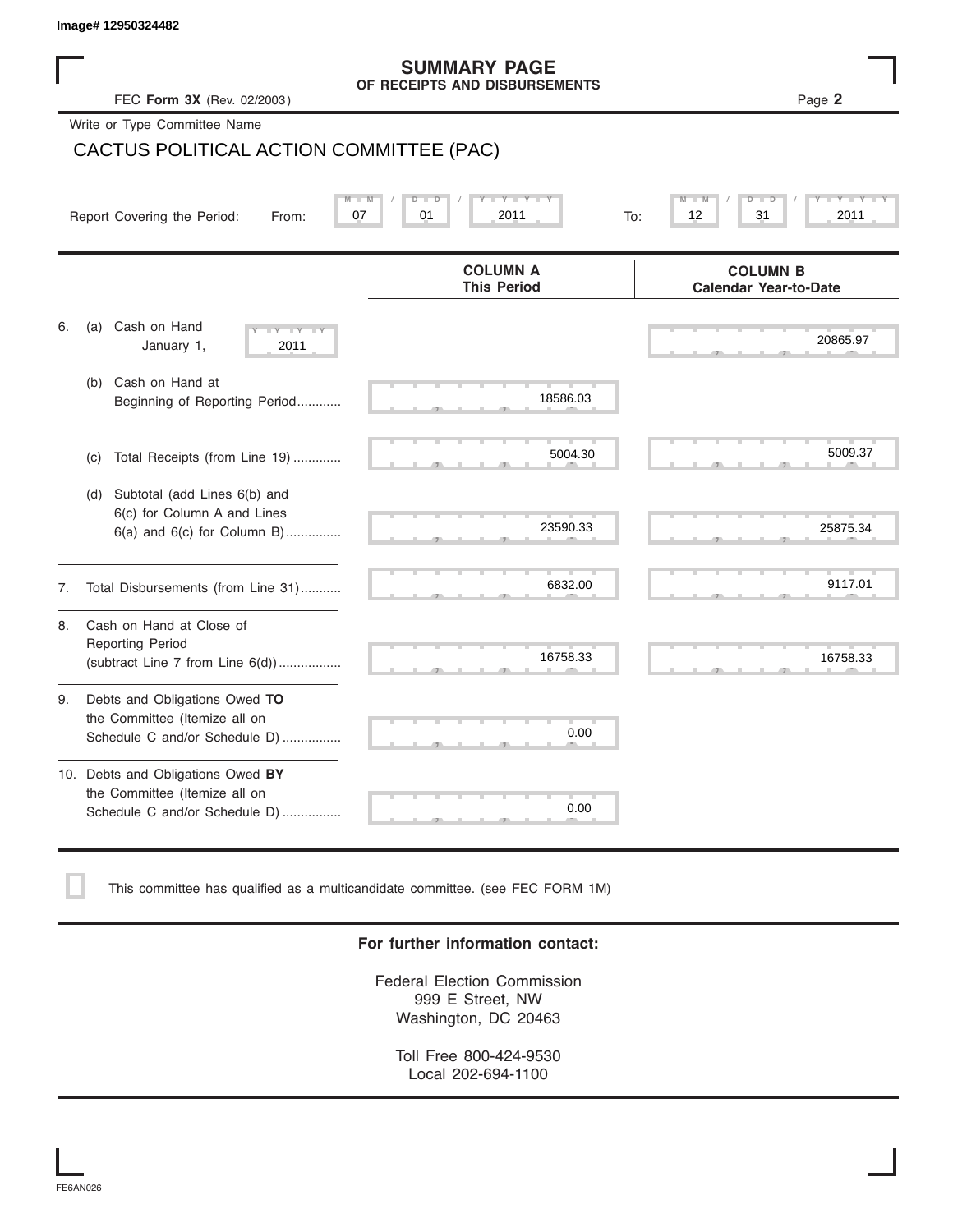|  | Image# 12950324483 |
|--|--------------------|
|--|--------------------|

## **DETAILED SUMMARY PAGE**

|                                                | <b>DETAILED SUMMARY PAGE</b>                 |                                                 |
|------------------------------------------------|----------------------------------------------|-------------------------------------------------|
| FEC Form 3X (Rev. 06/2004)                     | of Receipts                                  | Page 3                                          |
| Write or Type Committee Name                   |                                              |                                                 |
| CACTUS POLITICAL ACTION COMMITTEE (PAC)        |                                              |                                                 |
|                                                |                                              |                                                 |
| Report Covering the Period:<br>07<br>From:     | $T - Y = T - Y = T - Y$<br>01<br>2011<br>To: | Y TYT<br>M<br>D<br>12<br>31<br>2011             |
| I. Receipts                                    | <b>COLUMN A</b><br><b>Total This Period</b>  | <b>COLUMN B</b><br><b>Calendar Year-to-Date</b> |
| 11. Contributions (other than loans) From:     |                                              |                                                 |
| Individuals/Persons Other<br>(a)               |                                              |                                                 |
| <b>Than Political Committees</b>               |                                              | 5000.00                                         |
| Itemized (use Schedule A)<br>(i)               | 5000.00                                      |                                                 |
|                                                |                                              |                                                 |
|                                                | 0.00                                         | 0.00                                            |
| (iii) TOTAL (add                               |                                              |                                                 |
| Lines $11(a)(i)$ and $(ii)$                    | 5000.00                                      | 5000.00                                         |
|                                                | 0.00                                         | 0.00                                            |
| Political Party Committees<br>(b)              |                                              |                                                 |
| <b>Other Political Committees</b><br>(C)       | 0.00                                         | 0.00                                            |
| Total Contributions (add Lines<br>(d)          |                                              |                                                 |
| $11(a)(iii)$ , (b), and (c)) (Carry            |                                              |                                                 |
| Totals to Line 33, page 5) ▶                   | 5000.00                                      | 5000.00                                         |
| 12. Transfers From Affiliated/Other            |                                              |                                                 |
|                                                | 0.00                                         | 0.00                                            |
|                                                |                                              |                                                 |
|                                                | 0.00                                         | 0.00                                            |
|                                                |                                              |                                                 |
| 14. Loan Repayments Received                   | 0.00                                         | 0.00                                            |
| 15. Offsets To Operating Expenditures          |                                              |                                                 |
| (Refunds, Rebates, etc.)                       |                                              |                                                 |
| (Carry Totals to Line 37, page 5)              | 0.00                                         | 0.00                                            |
| 16. Refunds of Contributions Made              |                                              |                                                 |
| to Federal Candidates and Other                |                                              |                                                 |
| Political Committees                           | 0.00                                         | 0.00                                            |
| 17. Other Federal Receipts                     |                                              |                                                 |
|                                                | 4.30                                         | 9.37                                            |
| 18. Transfers from Non-Federal and Levin Funds |                                              |                                                 |
| (a) Non-Federal Account                        |                                              |                                                 |
|                                                | 0.00                                         | 0.00                                            |
|                                                |                                              |                                                 |
| (b) Levin Funds (from Schedule H5)             | 0.00                                         | 0.00                                            |
|                                                |                                              |                                                 |
| (c) Total Transfers (add $18(a)$ and $18(b)$ ) | 0.00                                         | 0.00                                            |
| 19. Total Receipts (add Lines 11(d),           |                                              |                                                 |
| 12, 13, 14, 15, 16, 17, and 18(c)) ▶           | 5004.30                                      | 5009.37                                         |
|                                                |                                              |                                                 |
| 20. Total Federal Receipts                     |                                              |                                                 |
| (subtract Line 18(c) from Line 19)  ▶          | 5004.30                                      | 5009.37                                         |
|                                                |                                              |                                                 |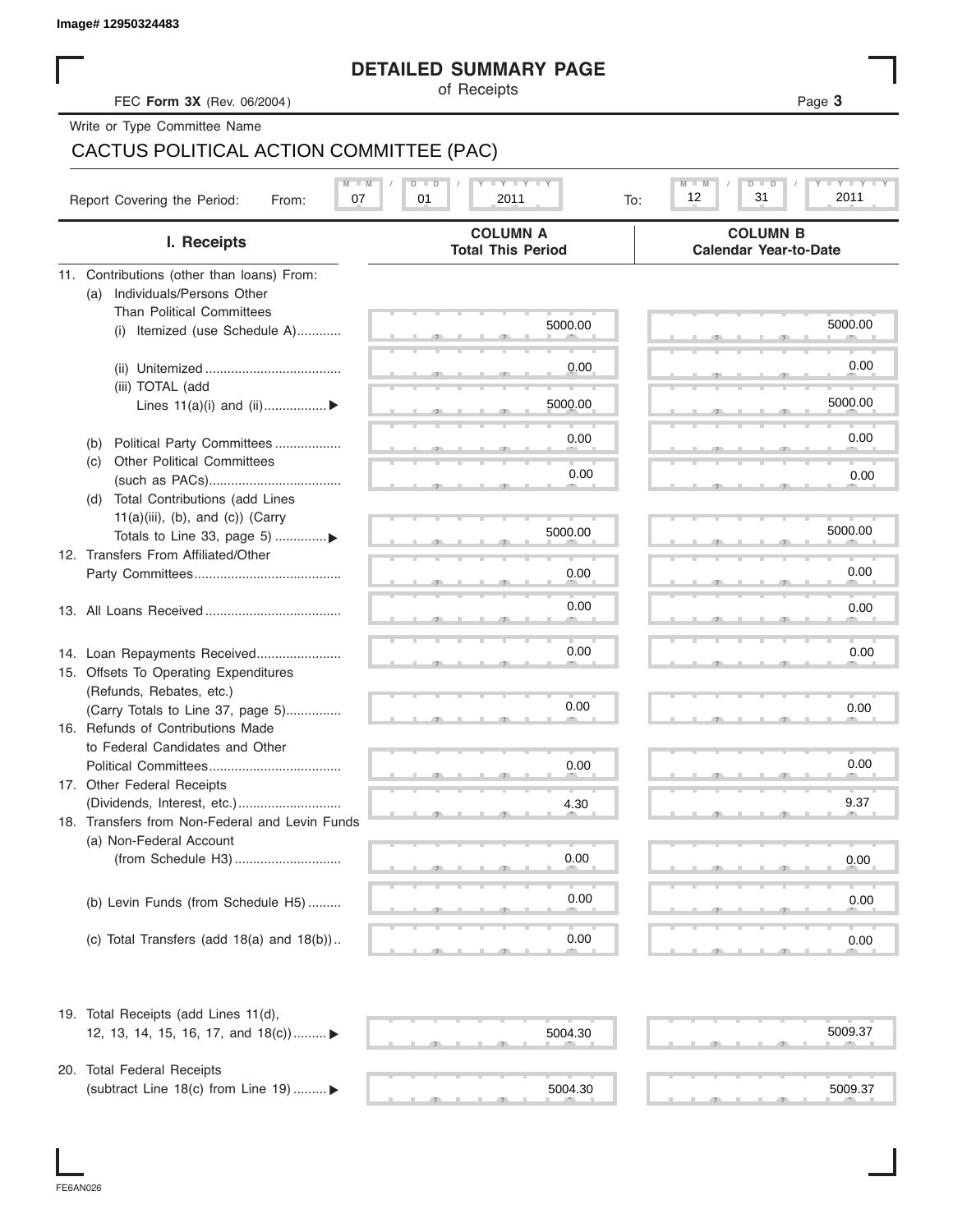## **DETAILED SUMMARY PAGE**

|     |                                                                 | of Disbursements         | Page 4                       |
|-----|-----------------------------------------------------------------|--------------------------|------------------------------|
|     | FEC Form 3X (Rev. 02/2003)<br><b>II. Disbursements</b>          | <b>COLUMN A</b>          | <b>COLUMN B</b>              |
|     | 21. Operating Expenditures:                                     | <b>Total This Period</b> | <b>Calendar Year-to-Date</b> |
|     | (a) Allocated Federal/Non-Federal                               |                          |                              |
|     | Activity (from Schedule H4)<br>Federal Share<br>(i)             | 0.00                     | 0.00                         |
|     |                                                                 |                          |                              |
|     | Non-Federal Share<br>(ii)                                       | 0.00                     | 0.00                         |
|     | (b) Other Federal Operating                                     |                          |                              |
|     |                                                                 | 570.00                   | 1290.01                      |
|     | (c) Total Operating Expenditures                                |                          |                              |
|     | (add 21(a)(i), (a)(ii), and (b))                                | 570.00                   | 1290.01                      |
|     | 22. Transfers to Affiliated/Other Party                         | 0.00                     | 0.00                         |
|     | 23. Contributions to                                            |                          |                              |
|     | Federal Candidates/Committees<br>and Other Political Committees | 5000.00                  | 5000.00                      |
|     | 24. Independent Expenditures                                    |                          |                              |
|     |                                                                 | 0.00                     | 0.00                         |
|     | 25. Coordinated Party Expenditures<br>$(2 \cup S.C. \S441a(d))$ |                          |                              |
|     |                                                                 | 0.00                     | 0.00                         |
|     |                                                                 | 0.00                     | 0.00                         |
|     |                                                                 |                          |                              |
|     |                                                                 | 0.00                     | 0.00                         |
|     | 28. Refunds of Contributions To:                                |                          |                              |
| (a) | Individuals/Persons Other<br>Than Political Committees          | 0.00                     | 0.00                         |
|     |                                                                 |                          |                              |
| (b) | Political Party Committees                                      | 0.00                     | 0.00                         |
| (c) | <b>Other Political Committees</b>                               |                          |                              |
|     |                                                                 | 0.00                     | 0.00                         |
| (d) | <b>Total Contribution Refunds</b>                               |                          |                              |
|     | (add Lines 28(a), (b), and $(c)$ )                              | 0.00                     | 0.00                         |
|     |                                                                 |                          | 2827.00                      |
|     |                                                                 | 1262.00                  |                              |
|     | 30. Federal Election Activity (2 U.S.C. §431(20))               |                          |                              |
|     | (a) Allocated Federal Election Activity                         |                          |                              |
|     | (from Schedule H6)                                              | 0.00                     | 0.00                         |
|     | (i) Federal Share                                               |                          |                              |
|     |                                                                 | 0.00                     | 0.00                         |
| (b) | Federal Election Activity Paid Entirely                         |                          |                              |
|     | With Federal Funds                                              | 0.00                     | 0.00                         |
| (C) | Total Federal Election Activity (add                            |                          |                              |
|     | Lines $30(a)(i)$ , $30(a)(ii)$ and $30(b))$                     | 0.00                     | 0.00                         |
|     |                                                                 |                          |                              |
|     | 31. Total Disbursements (add Lines 21(c), 22,                   |                          |                              |
|     | 23, 24, 25, 26, 27, 28(d), 29 and 30(c))                        | 6832.00                  | 9117.01                      |
|     | 32. Total Federal Disbursements                                 |                          |                              |
|     | (subtract Line 21(a)(ii) and Line 30(a)(ii)                     |                          |                              |
|     |                                                                 | 6832.00                  | 9117.01                      |

FE6AN026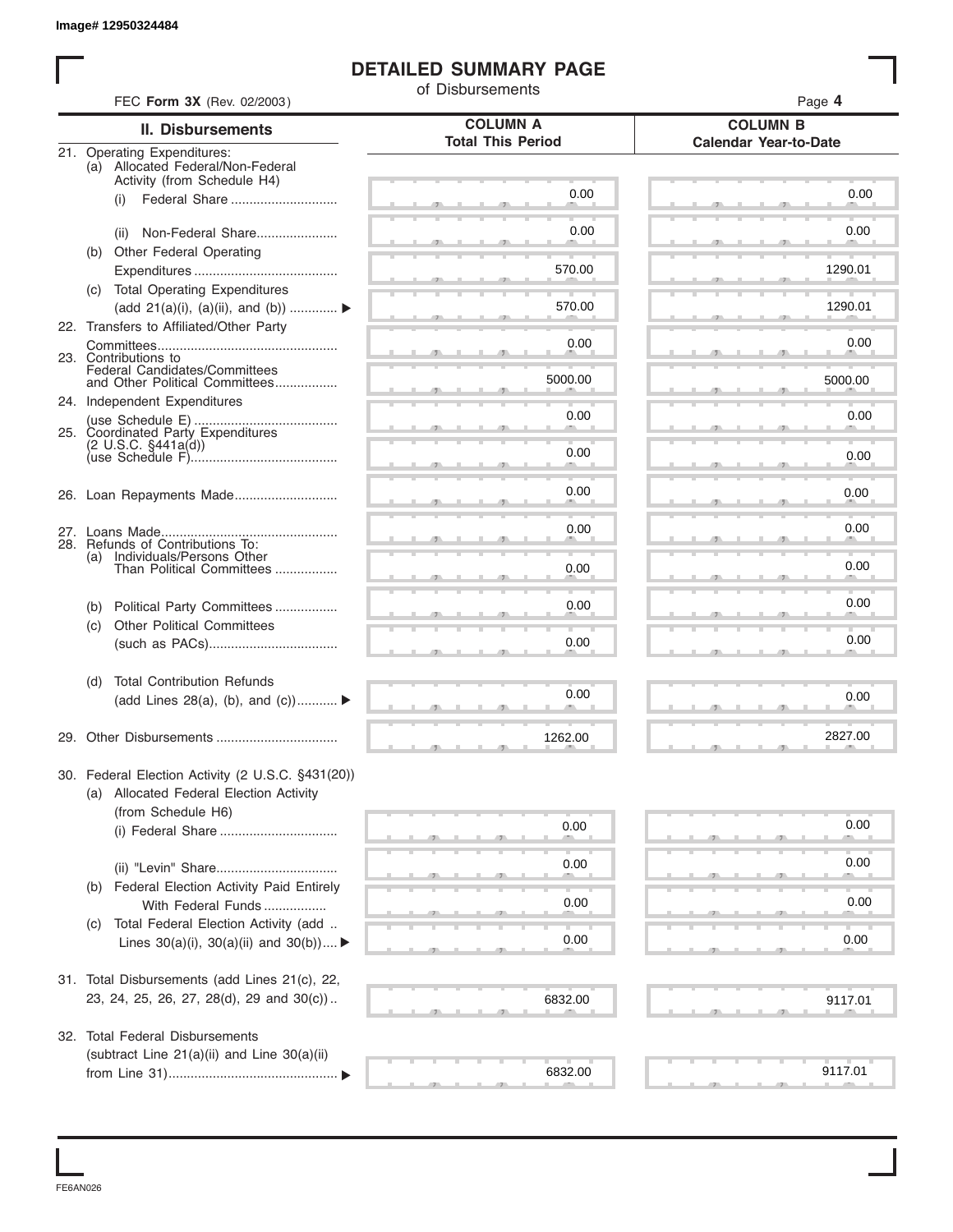## **DETAILED SUMMARY PAGE**

| FEC Form 3X (Rev. 02/2003)                                                                                                                                                                              | <b>DETAILED SUMMARY PAGE</b><br>of Disbursements | Page 5                                          |
|---------------------------------------------------------------------------------------------------------------------------------------------------------------------------------------------------------|--------------------------------------------------|-------------------------------------------------|
| III. Net Contributions/Operating Ex-<br>penditures                                                                                                                                                      | <b>COLUMN A</b><br><b>Total This Period</b>      | <b>COLUMN B</b><br><b>Calendar Year-to-Date</b> |
| 33. Total Contributions (other than loans)<br>34. Total Contribution Refunds<br>35. Net Contributions (other than loans)<br>(subtract Line 34 from Line 33)<br>36. Total Federal Operating Expenditures | 5000.00<br>0.00<br>5000.00<br>570.00             | 5000.00<br>0.00<br>5000.00<br>1290.01           |
| (add Line 21(a)(i) and Line 21(b))<br>37. Offsets to Operating Expenditures<br>38. Net Operating Expenditures                                                                                           | 0.00<br>570.00                                   | 0.00<br>1290.01                                 |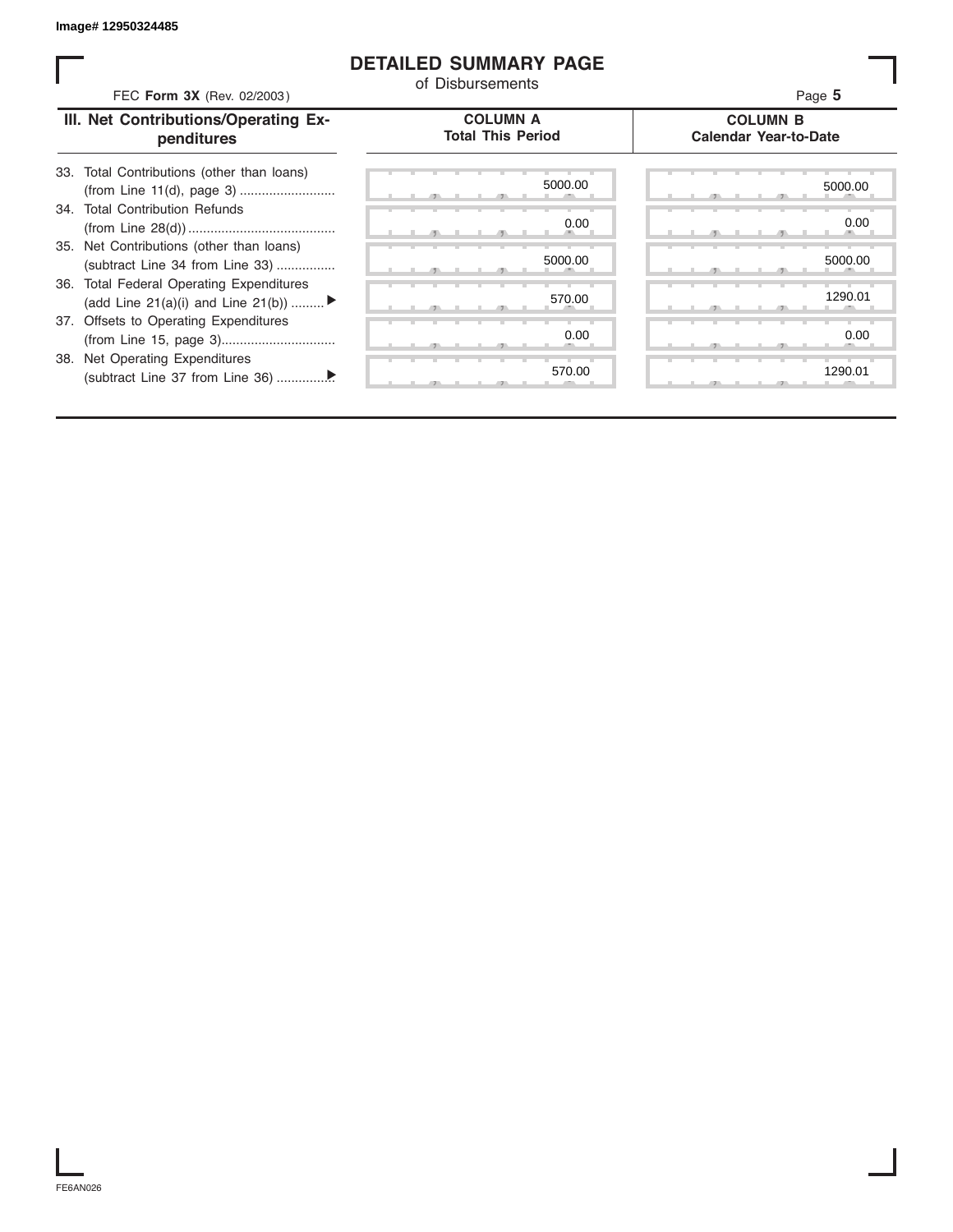#### **Image# 12950324486**

# **SCHEDULE A (FEC Form 3X) ITEMIZED RECEIPTS**

FOR LINE NUMBER: PAGE 6 OF<br>(check only one)

| SCHEDULE A (FEC Form 3X)<br><b>ITEMIZED RECEIPTS</b>                                                                                                                                                                                                                                    |            | Use separate schedule(s)<br>for each category of the<br>Detailed Summary Page | FOR LINE NUMBER:<br>PAGE<br>6<br>OF<br>9<br>(check only one)<br>$X$ 11a<br>11 <sub>b</sub><br>12<br>11c |
|-----------------------------------------------------------------------------------------------------------------------------------------------------------------------------------------------------------------------------------------------------------------------------------------|------------|-------------------------------------------------------------------------------|---------------------------------------------------------------------------------------------------------|
| Any information copied from such Reports and Statements may not be sold or used by any person for the purpose of soliciting contributions<br>or for commercial purposes, other than using the name and address of any political committee to solicit contributions from such committee. |            |                                                                               | 13<br>14<br>16<br>15<br>17                                                                              |
| NAME OF COMMITTEE (In Full)<br>CACTUS POLITICAL ACTION COMMITTEE (PAC)                                                                                                                                                                                                                  |            |                                                                               |                                                                                                         |
| Full Name (Last, First, Middle Initial)<br>A. Joseph Anderson                                                                                                                                                                                                                           |            |                                                                               | Date of Receipt                                                                                         |
| Mailing Address PO Box 32677<br>City                                                                                                                                                                                                                                                    | State      | Zip Code                                                                      | $M - M$ /<br>$D$ $D$<br>$T - Y = -Y - T - Y$<br>10<br>05<br>2011<br>Transaction ID: SA11AI.4266         |
| Phoenix                                                                                                                                                                                                                                                                                 | AZ         | 85064                                                                         | Amount of Each Receipt this Period                                                                      |
| FEC ID number of contributing<br>federal political committee.                                                                                                                                                                                                                           | C          |                                                                               | 5000.00                                                                                                 |
| Name of Employer<br>Aetna Inc.                                                                                                                                                                                                                                                          | Occupation | <b>Executive Management</b>                                                   |                                                                                                         |
| Receipt For:<br>Primary<br>General<br>Other (specify) $\blacktriangledown$                                                                                                                                                                                                              |            | Aggregate Year-to-Date ▼<br>5000.00<br>$-$                                    |                                                                                                         |
| Full Name (Last, First, Middle Initial)<br>В.                                                                                                                                                                                                                                           |            |                                                                               | Date of Receipt                                                                                         |
| <b>Mailing Address</b>                                                                                                                                                                                                                                                                  |            |                                                                               | $M - M$<br>$Y - Y$<br>$D$ $D$                                                                           |
| City                                                                                                                                                                                                                                                                                    | State      | Zip Code                                                                      |                                                                                                         |
| FEC ID number of contributing<br>federal political committee.                                                                                                                                                                                                                           | C          |                                                                               | Amount of Each Receipt this Period                                                                      |
| Name of Employer                                                                                                                                                                                                                                                                        | Occupation |                                                                               |                                                                                                         |
| Receipt For:<br>Primary<br>General<br>Other (specify) $\blacktriangledown$                                                                                                                                                                                                              |            | Aggregate Year-to-Date ▼<br>محصد                                              |                                                                                                         |
| Full Name (Last, First, Middle Initial)<br>C.                                                                                                                                                                                                                                           |            |                                                                               | Date of Receipt                                                                                         |
| <b>Mailing Address</b>                                                                                                                                                                                                                                                                  |            |                                                                               | $M - M$<br>$D$ $\Box$ $D$<br>$Y = Y = Y - Y$                                                            |
| City                                                                                                                                                                                                                                                                                    | State      | Zip Code                                                                      | Amount of Each Receipt this Period                                                                      |
| FEC ID number of contributing<br>federal political committee.                                                                                                                                                                                                                           | C          |                                                                               |                                                                                                         |
| Name of Employer                                                                                                                                                                                                                                                                        | Occupation |                                                                               |                                                                                                         |
| Receipt For:<br>Primary<br>General<br>Other (specify) $\blacktriangledown$                                                                                                                                                                                                              |            | Aggregate Year-to-Date ▼                                                      |                                                                                                         |
|                                                                                                                                                                                                                                                                                         |            |                                                                               | 5000.00                                                                                                 |
|                                                                                                                                                                                                                                                                                         |            |                                                                               | 5000.00                                                                                                 |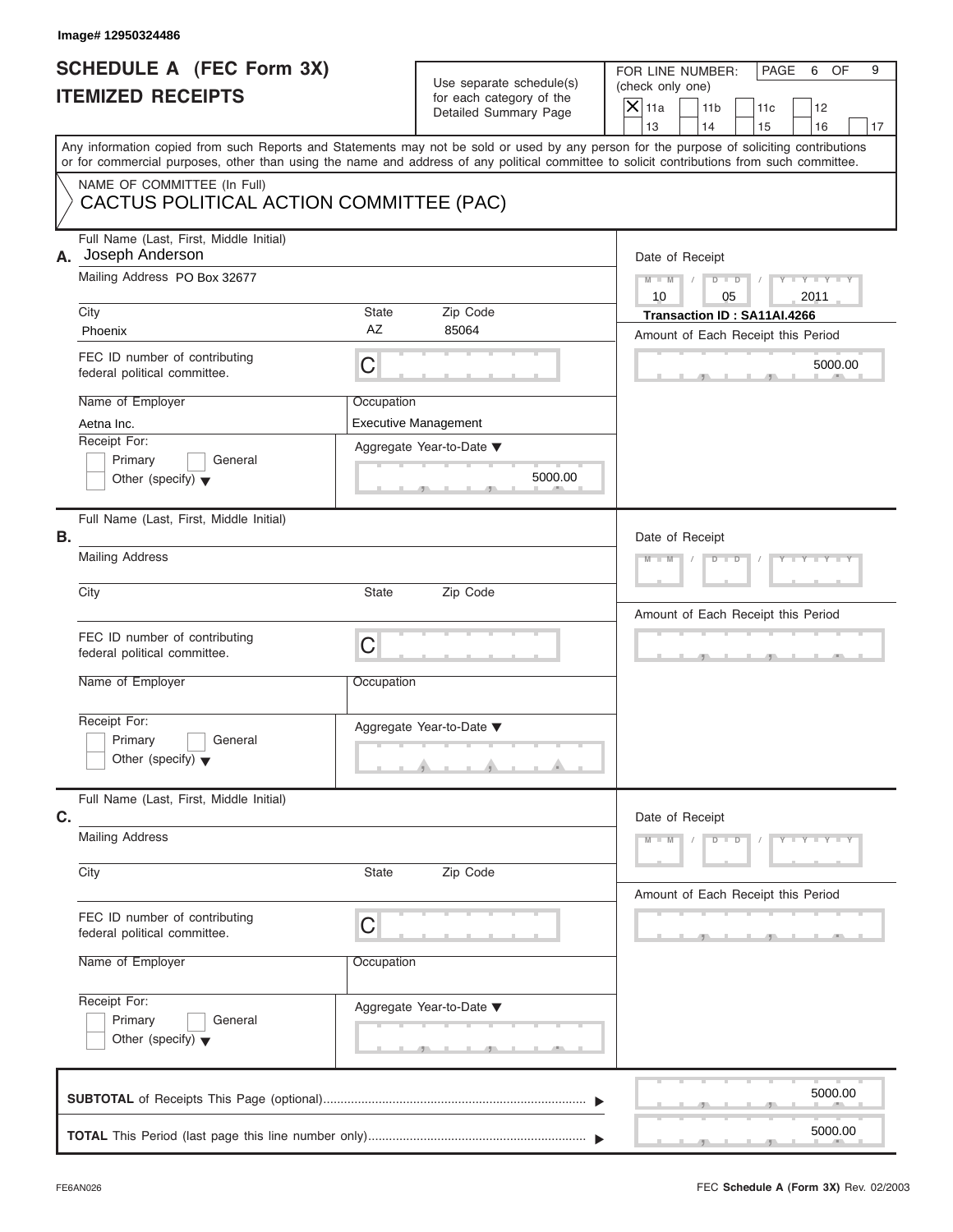| <b>SCHEDULE B (FEC Form 3X)</b>                                                                                                                                                                                                                                                         | Use separate schedule(s)                                                             | PAGE<br>$\overline{7}$<br>OF<br>9<br>FOR LINE NUMBER: |                                                                                                  |  |  |
|-----------------------------------------------------------------------------------------------------------------------------------------------------------------------------------------------------------------------------------------------------------------------------------------|--------------------------------------------------------------------------------------|-------------------------------------------------------|--------------------------------------------------------------------------------------------------|--|--|
| <b>ITEMIZED DISBURSEMENTS</b>                                                                                                                                                                                                                                                           | for each category of the<br>Detailed Summary Page                                    | (check only one)<br>$\vert$ $\chi$ 21b<br>27          | 22<br>23<br>24<br>25<br>26<br>28a<br>28 <sub>b</sub><br>29<br>28 <sub>c</sub><br>30 <sub>b</sub> |  |  |
| Any information copied from such Reports and Statements may not be sold or used by any person for the purpose of soliciting contributions<br>or for commercial purposes, other than using the name and address of any political committee to solicit contributions from such committee. |                                                                                      |                                                       |                                                                                                  |  |  |
| NAME OF COMMITTEE (In Full)<br>CACTUS POLITICAL ACTION COMMITTEE (PAC)                                                                                                                                                                                                                  |                                                                                      |                                                       |                                                                                                  |  |  |
| Full Name (Last, First, Middle Initial)<br>A. Joseph Losada                                                                                                                                                                                                                             |                                                                                      |                                                       | Date of Disbursement<br>Y L Y L Y L Y<br>$M - M$<br>$D$ $D$                                      |  |  |
| Mailing Address 516 W. Windsor Ave.                                                                                                                                                                                                                                                     |                                                                                      |                                                       | 07<br>17<br>2011                                                                                 |  |  |
| City<br>Phoenix                                                                                                                                                                                                                                                                         | Zip Code<br><b>State</b><br>AZ<br>85003                                              |                                                       | Transaction ID: SB21B.4270                                                                       |  |  |
| Purpose of Disbursement<br>Accounting & Compliance                                                                                                                                                                                                                                      |                                                                                      | 001                                                   | Amount of Each Disbursement this Period                                                          |  |  |
| Candidate Name                                                                                                                                                                                                                                                                          |                                                                                      | Category/<br><b>Type</b>                              | 500.00                                                                                           |  |  |
| Office Sought:<br>House<br>Senate<br>President                                                                                                                                                                                                                                          | Disbursement For: 2012<br>Primary<br>General<br>Other (specify) $\blacktriangledown$ |                                                       |                                                                                                  |  |  |
| State:<br>District:<br>Full Name (Last, First, Middle Initial)<br>В.                                                                                                                                                                                                                    |                                                                                      |                                                       | Date of Disbursement                                                                             |  |  |
| <b>Mailing Address</b>                                                                                                                                                                                                                                                                  |                                                                                      |                                                       | $Y = Y = Y = Y$<br>$M - M$<br>$D$ $D$<br>$\sqrt{2}$                                              |  |  |
| City                                                                                                                                                                                                                                                                                    | <b>State</b><br>Zip Code                                                             |                                                       |                                                                                                  |  |  |
| Purpose of Disbursement                                                                                                                                                                                                                                                                 |                                                                                      |                                                       | Amount of Each Disbursement this Period                                                          |  |  |
| Candidate Name                                                                                                                                                                                                                                                                          |                                                                                      | Category/<br><b>Type</b>                              | 49                                                                                               |  |  |
| Office Sought:<br>House<br>Senate<br>President<br>State:<br>District:                                                                                                                                                                                                                   | Disbursement For:<br>General<br>Primary<br>Other (specify) $\blacktriangledown$      |                                                       |                                                                                                  |  |  |
| Full Name (Last, First, Middle Initial)<br>C.                                                                                                                                                                                                                                           |                                                                                      |                                                       | Date of Disbursement                                                                             |  |  |
| <b>Mailing Address</b>                                                                                                                                                                                                                                                                  |                                                                                      |                                                       | $Y - Y - Y - Y - Y$<br>$M - M$<br>$D$ $D$                                                        |  |  |
| City                                                                                                                                                                                                                                                                                    | Zip Code<br><b>State</b>                                                             |                                                       |                                                                                                  |  |  |
| Purpose of Disbursement                                                                                                                                                                                                                                                                 |                                                                                      |                                                       | Amount of Each Disbursement this Period                                                          |  |  |
| Candidate Name                                                                                                                                                                                                                                                                          |                                                                                      | Category/<br><b>Type</b>                              |                                                                                                  |  |  |
| Office Sought:<br>House<br>Senate<br>President<br>State:<br>District:                                                                                                                                                                                                                   | Disbursement For:<br>Primary<br>General<br>Other (specify)                           |                                                       |                                                                                                  |  |  |
|                                                                                                                                                                                                                                                                                         |                                                                                      |                                                       | 500.00                                                                                           |  |  |
|                                                                                                                                                                                                                                                                                         |                                                                                      |                                                       | 500.00                                                                                           |  |  |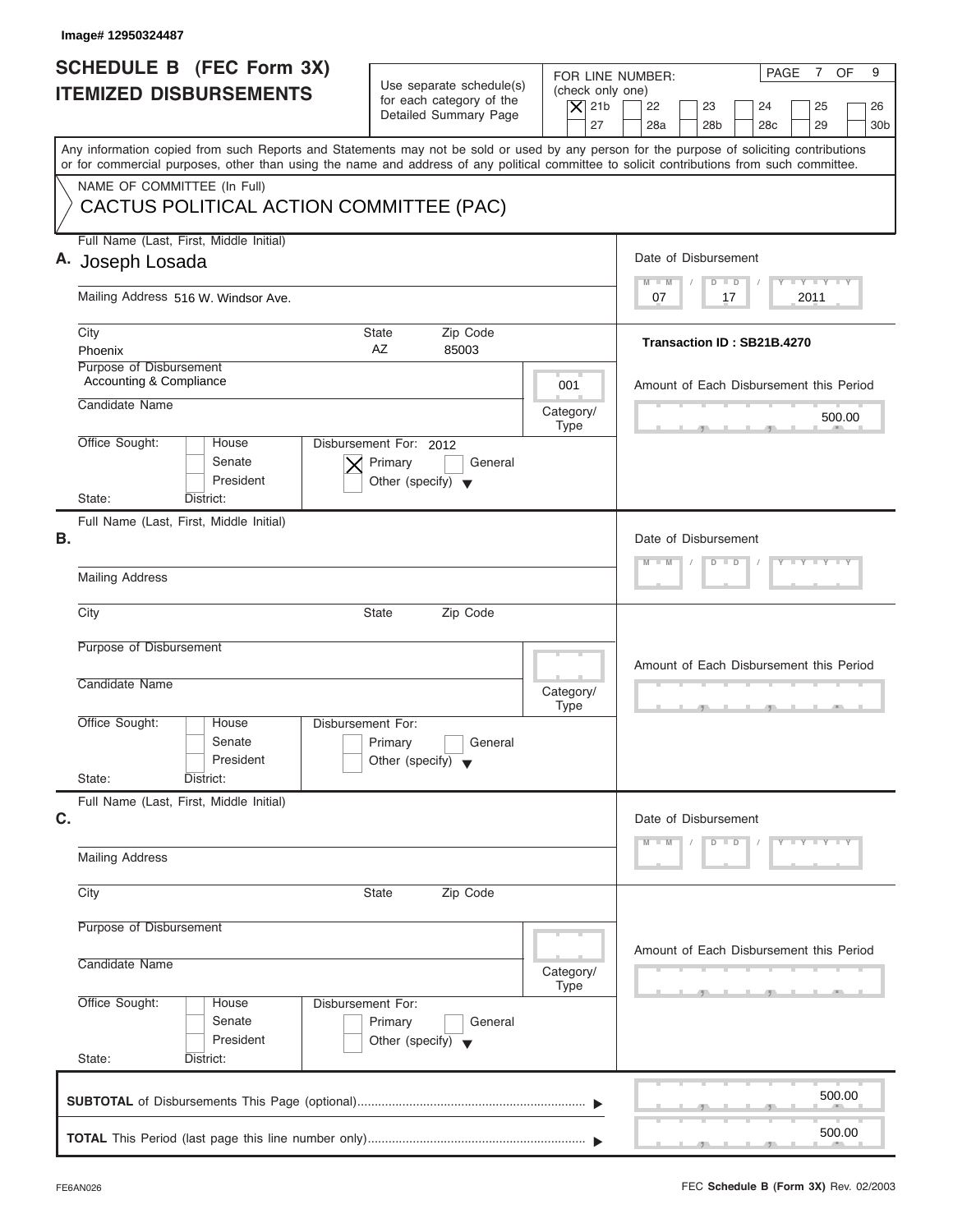| FOR LINE NUMBER:<br>Use separate schedule(s)<br>(check only one)<br><b>ITEMIZED DISBURSEMENTS</b><br>for each category of the<br>21 <sub>b</sub><br>$\overline{\mathsf{x}}$<br>22<br>23<br>25<br>24<br>Detailed Summary Page<br>27<br>28a<br>28 <sub>b</sub><br>29<br>28 <sub>c</sub><br>Any information copied from such Reports and Statements may not be sold or used by any person for the purpose of soliciting contributions<br>or for commercial purposes, other than using the name and address of any political committee to solicit contributions from such committee.<br>NAME OF COMMITTEE (In Full)<br>CACTUS POLITICAL ACTION COMMITTEE (PAC)<br>Full Name (Last, First, Middle Initial) | 26<br>30b |
|-------------------------------------------------------------------------------------------------------------------------------------------------------------------------------------------------------------------------------------------------------------------------------------------------------------------------------------------------------------------------------------------------------------------------------------------------------------------------------------------------------------------------------------------------------------------------------------------------------------------------------------------------------------------------------------------------------|-----------|
|                                                                                                                                                                                                                                                                                                                                                                                                                                                                                                                                                                                                                                                                                                       |           |
|                                                                                                                                                                                                                                                                                                                                                                                                                                                                                                                                                                                                                                                                                                       |           |
|                                                                                                                                                                                                                                                                                                                                                                                                                                                                                                                                                                                                                                                                                                       |           |
|                                                                                                                                                                                                                                                                                                                                                                                                                                                                                                                                                                                                                                                                                                       |           |
|                                                                                                                                                                                                                                                                                                                                                                                                                                                                                                                                                                                                                                                                                                       |           |
| Date of Disbursement<br>Α.<br><b>MENENDEZ FOR SENATE</b>                                                                                                                                                                                                                                                                                                                                                                                                                                                                                                                                                                                                                                              |           |
| Y LY LY LY<br>$M - M$<br>$D$ $D$<br>Mailing Address ONE GATEWAY CENTER SUITE 520<br>09<br>18<br>2011                                                                                                                                                                                                                                                                                                                                                                                                                                                                                                                                                                                                  |           |
|                                                                                                                                                                                                                                                                                                                                                                                                                                                                                                                                                                                                                                                                                                       |           |
| Zip Code<br>City<br>State<br>Transaction ID: SB23.4274<br>NJ.<br><b>NEWARK</b><br>07102                                                                                                                                                                                                                                                                                                                                                                                                                                                                                                                                                                                                               |           |
| Purpose of Disbursement<br><b>Political Contribution</b><br>011<br>Amount of Each Disbursement this Period                                                                                                                                                                                                                                                                                                                                                                                                                                                                                                                                                                                            |           |
| Candidate Name<br>Category/<br>5000.00                                                                                                                                                                                                                                                                                                                                                                                                                                                                                                                                                                                                                                                                |           |
| <b>ROBERT MENENDEZ</b><br>Type<br>Office Sought:<br>House<br>Disbursement For: 2012                                                                                                                                                                                                                                                                                                                                                                                                                                                                                                                                                                                                                   |           |
| Senate<br>Primary<br>General                                                                                                                                                                                                                                                                                                                                                                                                                                                                                                                                                                                                                                                                          |           |
| President<br>Other (specify) $\blacktriangledown$<br>State:<br>NJ<br>District:<br>$00\,$                                                                                                                                                                                                                                                                                                                                                                                                                                                                                                                                                                                                              |           |
| Full Name (Last, First, Middle Initial)                                                                                                                                                                                                                                                                                                                                                                                                                                                                                                                                                                                                                                                               |           |
| В.<br>Date of Disbursement<br>$Y = Y = Y = Y = Y$<br>$M - M$<br>$D$ $D$ $I$                                                                                                                                                                                                                                                                                                                                                                                                                                                                                                                                                                                                                           |           |
| <b>Mailing Address</b>                                                                                                                                                                                                                                                                                                                                                                                                                                                                                                                                                                                                                                                                                |           |
| Zip Code<br>City<br><b>State</b>                                                                                                                                                                                                                                                                                                                                                                                                                                                                                                                                                                                                                                                                      |           |
| Purpose of Disbursement<br>Amount of Each Disbursement this Period                                                                                                                                                                                                                                                                                                                                                                                                                                                                                                                                                                                                                                    |           |
| Candidate Name<br>Category/                                                                                                                                                                                                                                                                                                                                                                                                                                                                                                                                                                                                                                                                           |           |
| Type                                                                                                                                                                                                                                                                                                                                                                                                                                                                                                                                                                                                                                                                                                  |           |
| Office Sought:<br>Disbursement For:<br>House<br>Senate<br>General<br>Primary<br>President                                                                                                                                                                                                                                                                                                                                                                                                                                                                                                                                                                                                             |           |
| Other (specify) $\blacktriangledown$<br>State:<br>District:                                                                                                                                                                                                                                                                                                                                                                                                                                                                                                                                                                                                                                           |           |
| Full Name (Last, First, Middle Initial)<br>C.<br>Date of Disbursement                                                                                                                                                                                                                                                                                                                                                                                                                                                                                                                                                                                                                                 |           |
| $Y - Y - Y - Y - Y$<br>$D$ $D$                                                                                                                                                                                                                                                                                                                                                                                                                                                                                                                                                                                                                                                                        |           |
| <b>Mailing Address</b>                                                                                                                                                                                                                                                                                                                                                                                                                                                                                                                                                                                                                                                                                |           |
| Zip Code<br>City<br>State                                                                                                                                                                                                                                                                                                                                                                                                                                                                                                                                                                                                                                                                             |           |
| Purpose of Disbursement                                                                                                                                                                                                                                                                                                                                                                                                                                                                                                                                                                                                                                                                               |           |
| Amount of Each Disbursement this Period<br>Candidate Name<br>Category/<br>Type                                                                                                                                                                                                                                                                                                                                                                                                                                                                                                                                                                                                                        |           |
| Office Sought:<br>Disbursement For:<br>House<br>Senate                                                                                                                                                                                                                                                                                                                                                                                                                                                                                                                                                                                                                                                |           |
| Primary<br>General<br>President<br>Other (specify)                                                                                                                                                                                                                                                                                                                                                                                                                                                                                                                                                                                                                                                    |           |
| State:<br>District:                                                                                                                                                                                                                                                                                                                                                                                                                                                                                                                                                                                                                                                                                   |           |
| 5000.00                                                                                                                                                                                                                                                                                                                                                                                                                                                                                                                                                                                                                                                                                               |           |
| 5000.00                                                                                                                                                                                                                                                                                                                                                                                                                                                                                                                                                                                                                                                                                               |           |

I